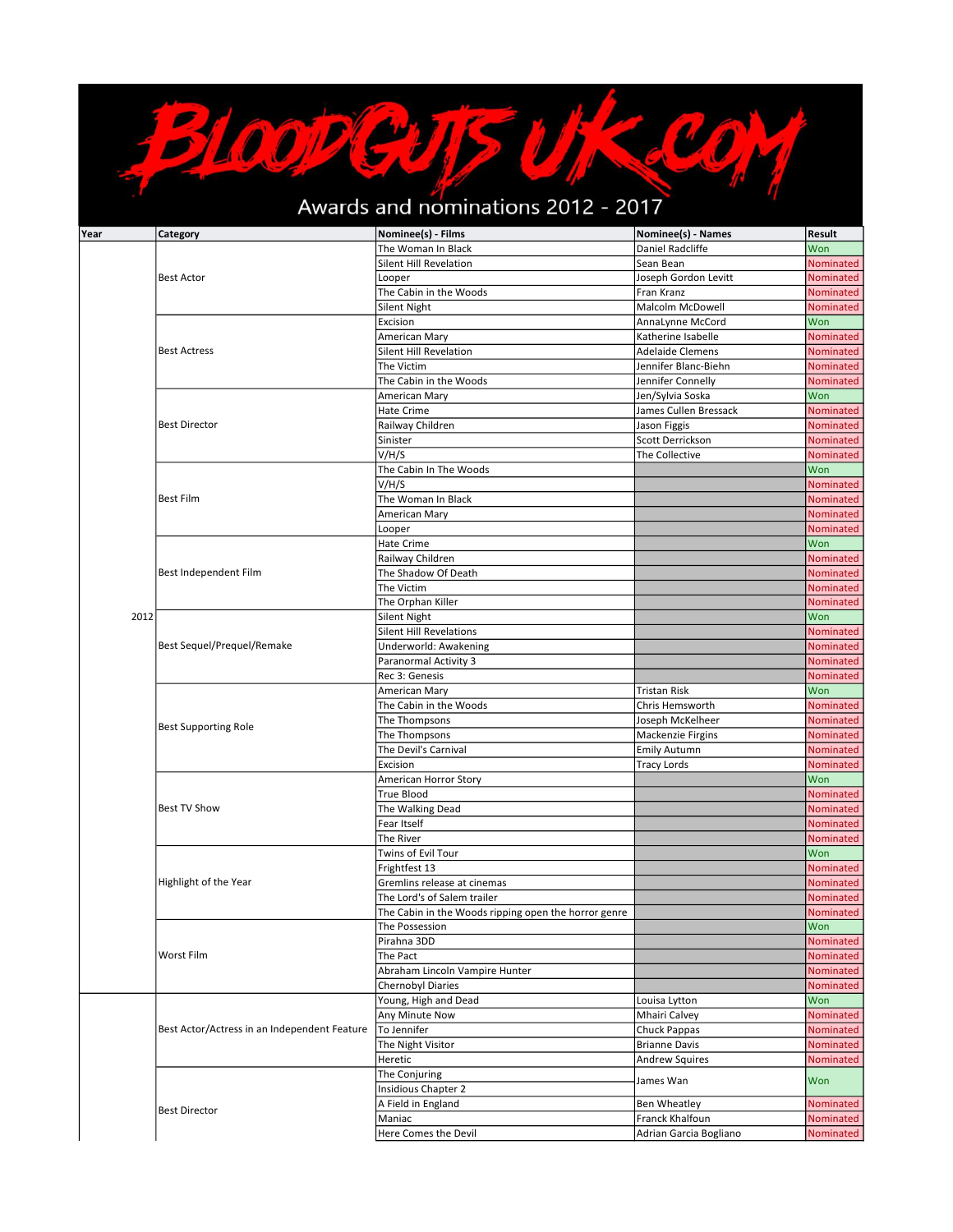|      |                                | Aftershock                                           | Nicolas Lopez         | Nominated        |
|------|--------------------------------|------------------------------------------------------|-----------------------|------------------|
|      |                                | My Amityville Horror                                 |                       | Won              |
|      | <b>Best Documentary</b>        | Tobe Hoopers Early Work - Texas Chainsaw Massacre 2  |                       | Nominated        |
|      |                                | <b>Special Features</b>                              |                       |                  |
|      |                                | The American Scream                                  |                       | Nominated        |
|      |                                | Modify                                               |                       | Nominated        |
|      |                                | Big Trouble in Little China Special Feature Overload |                       | Nominated        |
|      | Best Independent Director      | Heretic                                              | Peter Handford        | Won              |
|      |                                | To Jennifer                                          | James Cullen Bressack | Nominated        |
|      |                                |                                                      |                       |                  |
|      |                                | Any Minute Now                                       | Peter Goddard         | <b>Nominated</b> |
|      |                                | Before Dawn                                          | Dominic Brunt         | Nominated        |
|      |                                | Sledge                                               | Kristian Hanson       | Nominated        |
|      |                                | Heretic                                              |                       | Won              |
|      |                                | Sledge                                               |                       | Nominated        |
|      | Best Independent Film          | Young, High and Dead                                 |                       | Nominated        |
|      |                                | To Jennifer                                          |                       | Nominated        |
|      |                                | Before Dawn                                          |                       |                  |
|      |                                |                                                      |                       | Nominated        |
|      |                                | To Jennifer                                          | James Cullen Bressack | Won              |
|      |                                | Sledge                                               | Kristian Hanson       | Nominated        |
|      |                                | The Night Visitor                                    | <b>Kevin Marcus</b>   | <b>Nominated</b> |
|      | Best Independent Screenplay    | The Night Visitor                                    | <b>Bradley Marcus</b> | Nominated        |
|      |                                | Any Minute Now                                       | Darren Barber         | Nominated        |
|      |                                | Any Minute Now                                       | Peter Goddard         | Nominated        |
|      |                                | Heretic                                              | Peter Handford        | Nominated        |
|      |                                |                                                      |                       |                  |
|      |                                | The Conjuring                                        | Vera Farmiga          | Won              |
|      |                                | The Conjuring                                        | Lili Taylor           | Nominated        |
|      | <b>Best Lead Female</b>        | Stoker                                               | Mia Wasikowska        | Nominated        |
|      |                                | Evil Dead                                            | Jane Levy             | Nominated        |
|      |                                | Here Comes the Devil                                 | Laura Caro            | Nominated        |
|      |                                | A Field in England                                   | Reece Shearsmith      | Won              |
|      |                                | The Conjuring                                        | Patrick Wilson        | Nominated        |
|      |                                |                                                      |                       |                  |
|      | <b>Best Lead Male</b>          | Dementamania                                         | Sam Robertson         | Nominated        |
|      |                                | Maniac                                               | Elijah Wood           | Nominated        |
|      |                                | The Conspiracy                                       | Aaron Poole           | Nominated        |
| 2013 |                                | The Conjuring                                        |                       | Won              |
|      | <b>Best Original Film</b>      | A Field in England                                   |                       | Nominated        |
|      |                                | The Lords of Salem                                   |                       | Nominated        |
|      |                                | Stoker                                               |                       | Nominated        |
|      |                                | Here Comes the Devil                                 |                       | Nominated        |
|      |                                |                                                      |                       |                  |
|      |                                | A Field in England                                   | <b>Ben Wheatley</b>   | Won              |
|      |                                |                                                      | Amy Jump              |                  |
|      |                                | Aftershock                                           | Guillermo Amoedo      | <b>Nominated</b> |
|      | <b>Best Screenplay</b>         |                                                      | Nicolas Lopez         |                  |
|      |                                | <b>Escape from Tomorrow</b>                          | Randy Moore           | Nominated        |
|      |                                |                                                      | James Wan             |                  |
|      |                                | <b>Insidious Chapter 2</b>                           | Leigh Whannell        | <b>Nominated</b> |
|      |                                | Mama                                                 |                       | Nominated        |
|      |                                |                                                      | Barbara Muschietti    |                  |
|      |                                | Maniac                                               |                       | Won              |
|      |                                | Evil Dead                                            |                       | Nominated        |
|      | Best Sequel/Prequel/Remake     | Insidious Chapter 2                                  |                       | Nominated        |
|      |                                | The Collection                                       |                       | Nominated        |
|      |                                | Curse of Chucky                                      |                       | Nominated        |
|      |                                | Maniac                                               | Rob                   | Won              |
|      |                                | Insidious Chapter 2                                  | Joseph Bishara        | Nominated        |
|      | <b>Best Soundtrack</b>         |                                                      |                       | Nominated        |
|      |                                | A Field in England                                   | Jim Williams          |                  |
|      |                                | The Lords of Salem                                   | John 5                | Nominated        |
|      |                                | Kiss of the Damned                                   | Steven Hufsteter      | Nominated        |
|      |                                | Kiss of the Damned                                   | Roxane Mesquida       | Won              |
|      |                                | <b>Insidious Chapter 2</b>                           | Lin Shaye             | Nominated        |
|      | <b>Best Supporting Actress</b> | The Lords of Salem                                   | Dee Wallace           | Nominated        |
|      |                                | The Lords of Salem                                   | Meg Foster            | Nominated        |
|      |                                | Dementamania                                         | Holly Weston          | Nominated        |
|      |                                |                                                      | Michael Smiley        | Won              |
|      |                                | A Field in England                                   |                       |                  |
|      |                                | Aftershock                                           | Eli Roth              | Nominated        |
|      | <b>Best Supporting Actor</b>   | Dark Skies                                           | J.K. Simmons          | Nominated        |
|      |                                | Insidious Chapter 2                                  | Leigh Whannell        | Nominated        |
|      |                                | Insidious Chapter 2                                  | Angus Sampson         | Nominated        |
|      |                                | American Horror Story                                |                       | Won              |
|      | <b>Best TV Show</b>            | The Walking Dead                                     |                       | Nominated        |
|      |                                | Frankenstein's Army                                  |                       | Won              |
|      |                                | Evil Dead                                            |                       | Nominated        |
|      |                                |                                                      |                       |                  |
|      | <b>Best Visual Effects</b>     | Dementamania                                         |                       | Nominated        |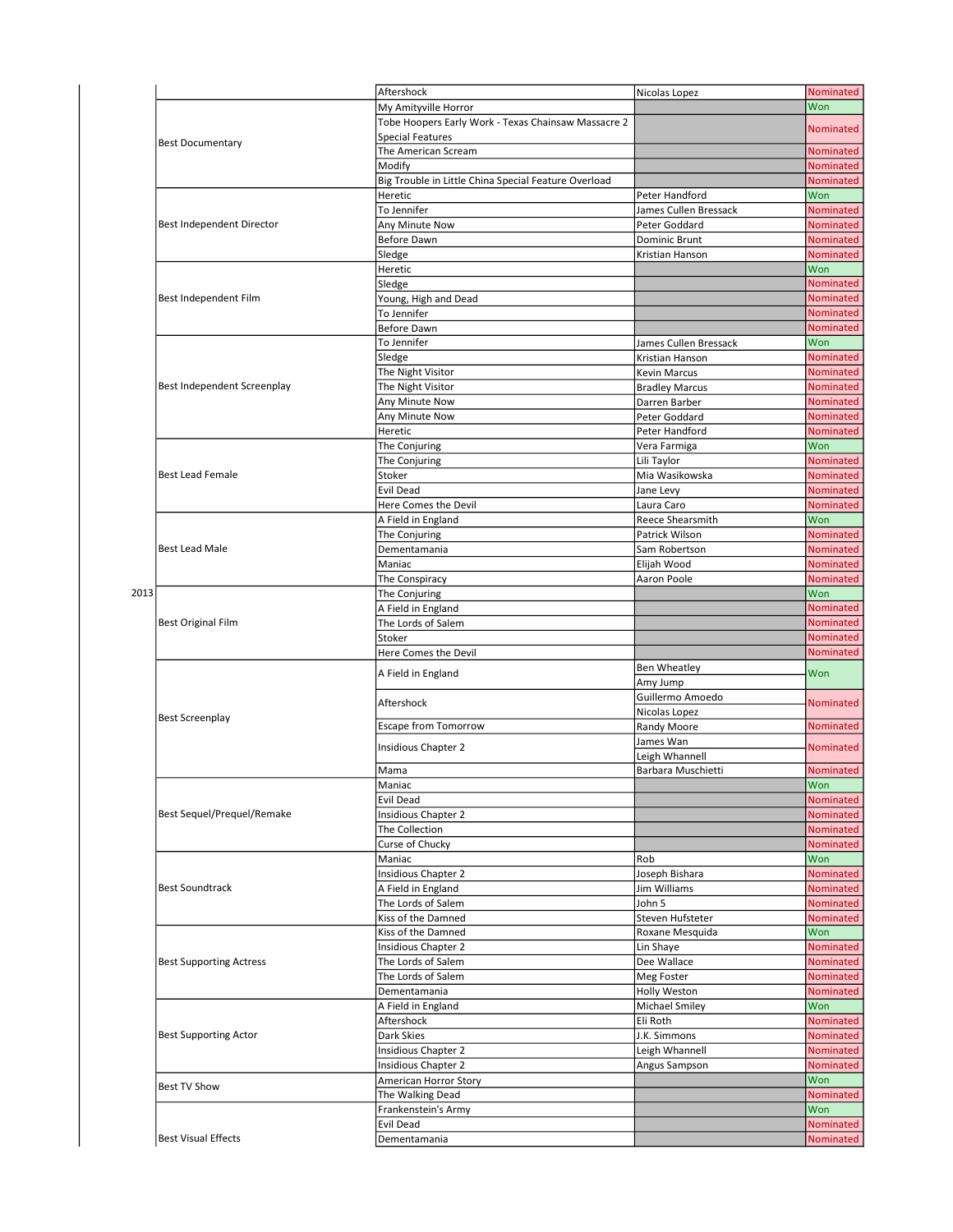|                 |                                           | Pacific Rim                                         |                                       | Nominated              |
|-----------------|-------------------------------------------|-----------------------------------------------------|---------------------------------------|------------------------|
|                 |                                           | Hatchet 3                                           |                                       | <b>Nominated</b>       |
|                 |                                           | The Last Exorcism Part 2                            |                                       | Won                    |
|                 |                                           | Haunting in Connecticut 2: Ghosts of Georgia        |                                       | <b>Nominated</b>       |
|                 | Worst Film                                | The Bay                                             |                                       | Nominated              |
|                 |                                           | The Dyatlov Pass Incident                           |                                       | Nominated              |
|                 |                                           | R.I.P.D.                                            |                                       | Nominated              |
|                 |                                           | The Guest                                           | Dan Stevens                           | Won                    |
|                 |                                           | Late Phases                                         | Nick Damici                           | Nominated              |
|                 | <b>Best Actor</b>                         | Faults                                              | <b>Leland Orser</b>                   | Nominated              |
|                 |                                           | The Signal                                          | Laurence Fishburne                    | Nominated              |
|                 |                                           | Digging Up The Marrow                               | Adam Green                            | Nominated              |
|                 |                                           | The Babadook<br>The Harvest                         | <b>Essie Davis</b><br>Samantha Morton | Won<br>Nominated       |
|                 | <b>Best Actress</b>                       | Faults                                              | Mary Elizabeth Winstead               | Nominated              |
|                 |                                           | Starry Eyes                                         | Alex Essoe                            | Nominated              |
|                 |                                           | The Green Inferno                                   | Lorenza Izzo                          | Nominated              |
|                 |                                           | Digging Up The Marrow                               | Adam Green                            | Won                    |
|                 |                                           | The Babadook                                        | Jennifer Kent                         | Nominated              |
|                 |                                           |                                                     | Kevin Kolsch                          |                        |
|                 | <b>Best Director</b>                      | <b>Starry Eyes</b>                                  | Dennis Widmyer                        | Nominated              |
|                 |                                           | The Guest                                           | Adam Wingard                          | <b>Nominated</b>       |
|                 |                                           | The Harvest                                         | John McNaughton                       | Nominated              |
|                 |                                           | Open Windows                                        |                                       | Won                    |
|                 |                                           | Sin City: A Dame To Kill For                        |                                       | Nominated              |
|                 | Best Editing/Visual Style                 | Digging Up The Marrow                               |                                       | Nominated              |
|                 |                                           | The Babadook                                        |                                       | <b>Nominated</b>       |
|                 |                                           | The Green Inferno                                   |                                       | Nominated              |
|                 |                                           | The Guest                                           |                                       | Won                    |
|                 |                                           | Starry Eyes                                         |                                       | Nominated              |
|                 | <b>Best Film</b>                          | Digging Up The Marrow                               |                                       | Nominated              |
|                 |                                           | Late Phases                                         |                                       | Nominated              |
| FrightFest 2014 |                                           | The Canal                                           |                                       | Nominated              |
|                 | <b>Best Screenplay</b>                    | The Babadook                                        | Jennifer Kent                         | Won                    |
|                 |                                           | Faults                                              | <b>Riley Stearns</b>                  | Nominated              |
|                 |                                           | Digging Up The Marrow                               | Adam Green                            | Nominated              |
|                 |                                           | The Harvest                                         | Stephen Lancellotti                   | Nominated              |
|                 |                                           | Starry Eyes                                         | Kevin Kolsch                          | Nominated              |
|                 |                                           | The Guest                                           | Dennis Widmyer<br><b>Steve Moore</b>  | Won                    |
|                 |                                           | Sin City: A Dame To Kill For                        | Robert Rodriguez                      | Nominated              |
|                 | <b>Best Soundtrack</b>                    | The Signal                                          | Nima Fakhrara                         | Nominated              |
|                 |                                           | Starry Eyes                                         | Jonathan Snipes                       | Nominated              |
|                 |                                           | The Babadook                                        | Jed Kurzel                            | Nominated              |
|                 |                                           | The Harvest                                         | Michael Shannon                       | Won                    |
|                 |                                           | Open Windows                                        | Neil Maskell                          |                        |
|                 | <b>Best Supporting Role</b>               |                                                     |                                       | Nominated              |
|                 |                                           | Sin City: A Dame To Kill For                        | Mickey Rourke                         | Nominated              |
|                 |                                           | Life After Beth                                     | Anna Kendrick                         | Nominated              |
|                 |                                           | Life After Beth                                     | John C Reilly                         | Nominated              |
|                 | Special Recognition Award                 | Starry Eyes                                         |                                       | Won                    |
|                 |                                           | The Canal                                           |                                       | Won                    |
|                 |                                           | The Babadook                                        |                                       | Nominated              |
|                 | Scariest Film                             | Altergeist                                          |                                       | Nominated              |
|                 |                                           | <b>Starry Eyes</b>                                  |                                       | Nominated              |
|                 |                                           | The Green Inferno                                   |                                       | Nominated              |
|                 |                                           | Stage Fright                                        |                                       | Won                    |
|                 | Worst Film                                | Lemon Tree Passage                                  |                                       | Nominated              |
|                 |                                           | Among The Living                                    |                                       | <b>Nominated</b>       |
|                 |                                           | Alleluia                                            |                                       | Nominated              |
|                 |                                           | The Guest                                           | Dan Stevens                           | Won                    |
|                 |                                           | The Purge: Anarchy                                  | Frank Grillo                          | Nominated              |
|                 | <b>Best Actor</b>                         | See No Evil 2                                       | Kaj-Erik Erikson                      | Nominated              |
|                 |                                           | Only Lovers Left Alive                              | Tom Hiddleston                        | Nominated              |
|                 |                                           | The Babadook                                        | Noah Wiseman                          | Nominated              |
|                 |                                           | Chimeres                                            | Jasna Kohoutova<br>Ellen Mullen       | Won                    |
|                 | Best Actor/Actress in an Independent Film | The Ecstasy of Isabelle Mann                        | <b>Heather Dorff</b>                  | Nominated<br>Nominated |
|                 |                                           | Truth or Dare (2014)<br><b>Escape From Tomorrow</b> | Roy Abramsohn                         | Nominated              |
|                 |                                           | Chimeres                                            | Yannick Rosset                        | Nominated              |
|                 |                                           | The Babadook                                        | <b>Essie Davis</b>                    | Won                    |
|                 |                                           | <b>Starry Eyes</b>                                  | Alex Essoe                            | Nominated              |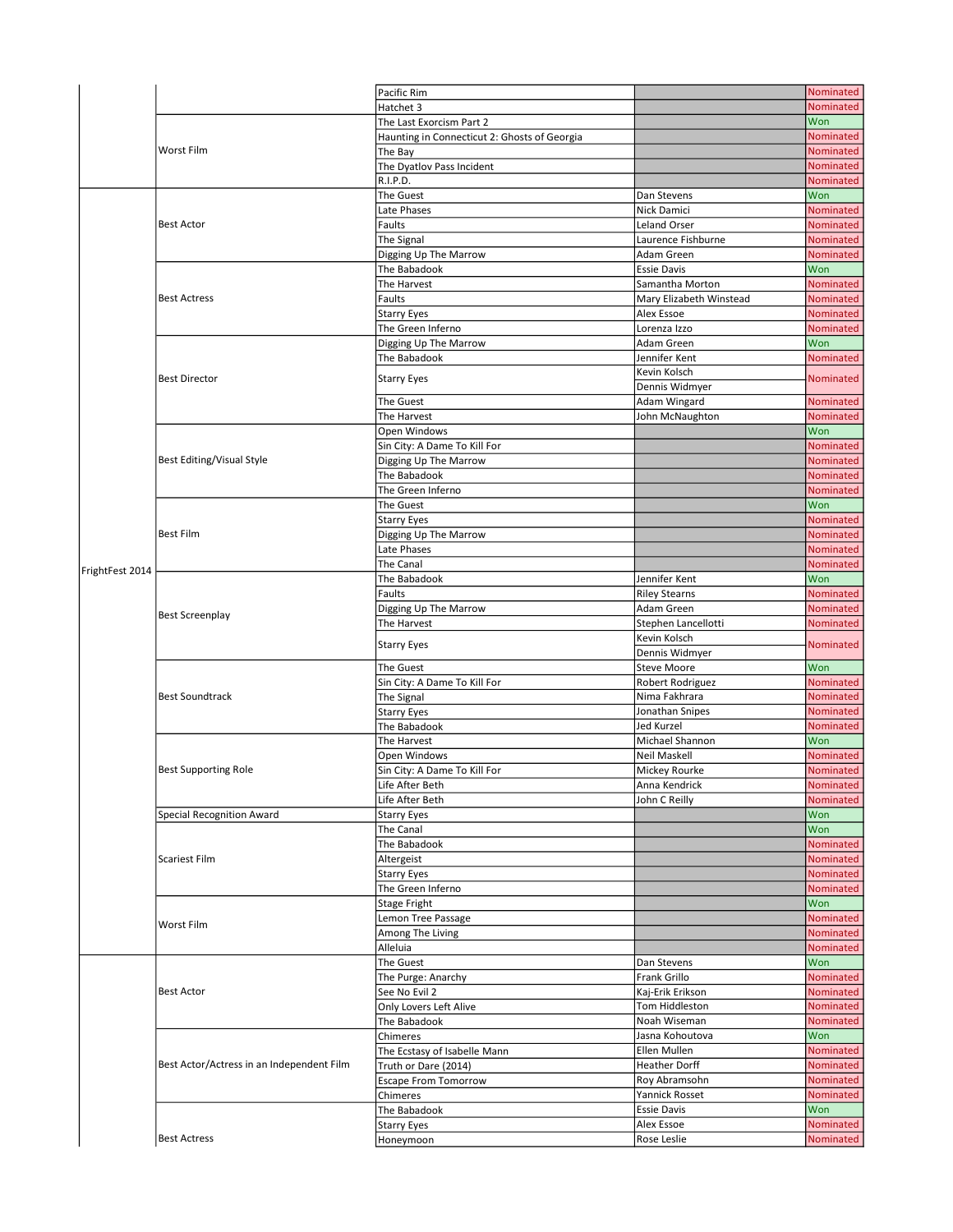|      |                                     | Under The Skin                       | Scarlett Johansson | Nominated        |
|------|-------------------------------------|--------------------------------------|--------------------|------------------|
|      |                                     | Only Lovers Left Alive               | Tilda Swinton      | Nominated        |
|      | <b>Best Director</b>                | The Babadook                         | Jennifer Kent      | Won              |
|      |                                     |                                      | Kevin Kolsch       |                  |
|      |                                     | <b>Starry Eyes</b>                   | Dennis Widmyer     | Nominated        |
|      |                                     | Chimeres                             | Olivier Beguin     | Nominated        |
|      |                                     | Under the Skin                       | Jonathan Glazer    | Nominated        |
|      |                                     |                                      |                    |                  |
|      |                                     | The Guest                            | Adam Wingard       | Nominated        |
|      | <b>Best Editing/Visual Style</b>    | Oculus                               |                    | Won              |
|      |                                     | The Babadook                         |                    | Nominated        |
|      |                                     | <b>Starry Eyes</b>                   |                    | Nominated        |
|      |                                     | Under the Skin                       |                    | Nominated        |
|      |                                     | The Guest                            |                    | Nominated        |
|      | <b>Best Film</b>                    | Under The Skin                       |                    | Won              |
|      |                                     | <b>Starry Eyes</b>                   |                    | Nominated        |
|      |                                     | The Guest                            |                    | Nominated        |
|      |                                     | Honeymoon                            |                    | Nominated        |
|      |                                     | The Babadook                         |                    | Nominated        |
|      |                                     | R100                                 |                    | Won              |
|      |                                     | <b>Big Bad Wolves</b>                |                    | Nominated        |
|      | Best Foreign Language Film          | Miss Violence                        |                    | Nominated        |
|      |                                     | Chimeres                             |                    | Nominated        |
|      |                                     |                                      |                    |                  |
|      |                                     | <b>Rigor Mortis</b>                  |                    | Nominated        |
|      |                                     | Chimeres                             |                    | Won              |
|      |                                     | Truth or Dare (2014)                 |                    | Nominated        |
|      | Best Independent Film               | The Ecstasy of Isabelle Mann         |                    | Nominated        |
|      |                                     | <b>Escape From Tomorrow</b>          |                    | Nominated        |
|      |                                     | Sodium Party                         |                    | <b>Nominated</b> |
|      |                                     | Chimeres                             |                    | Won              |
|      |                                     | Sodium Party                         |                    | Nominated        |
|      | Best Independent Screenplay         | The Captive                          |                    | Nominated        |
|      |                                     | <b>Escape From Tomorrow</b>          |                    | Nominated        |
| 2014 |                                     | The Ecstasy of Isabel Mann           |                    | Nominated        |
|      |                                     | She                                  |                    | Won              |
|      |                                     | Wolfcop                              |                    | Nominated        |
|      | <b>Best Mutilation of Genetalia</b> |                                      |                    | Nominated        |
|      |                                     | Zombeavers                           |                    |                  |
|      |                                     | Truth or Dare                        |                    | Nominated        |
|      |                                     | <b>Bad Milo</b>                      |                    | Nominated        |
|      |                                     | <b>Starry Eyes</b>                   |                    | Won              |
|      |                                     | Oculus                               |                    | Nominated        |
|      | <b>Best Screenplay</b>              | Faults                               |                    | Nominated        |
|      |                                     | The Babadook                         |                    | Nominated        |
|      |                                     | Digging Up the Marrow                |                    | Nominated        |
|      |                                     | The Purge Anarchy                    |                    | Won              |
|      |                                     | Sharknado 2: The Second One          |                    | Nominated        |
|      | Best Sequel/Prequel/Remake          | Paranormal Activity: The Marked Ones |                    | Nominated        |
|      |                                     | The Raid 2                           |                    | Nominated        |
|      |                                     | Call Girl                            |                    | Won              |
|      |                                     | The Tour                             |                    | Nominated        |
|      | <b>Best Short Film</b>              |                                      |                    | Nominated        |
|      |                                     | Fear                                 |                    | Nominated        |
|      |                                     | She                                  |                    |                  |
|      |                                     | One Please                           |                    | Nominated        |
|      |                                     | Under the Skin                       | Mica Levi          | Won              |
|      |                                     | The Guest                            |                    | Nominated        |
|      | <b>Best Soundtrack</b>              | Julia                                |                    | Nominated        |
|      |                                     | Only Lovers Left Alive               | Sqrl               | Nominated        |
|      |                                     | The Babadook                         |                    | Nominated        |
|      |                                     | The Sacrament                        | Gene Jones         | Won              |
|      |                                     | Deliver Us From Evil                 | Joel McHale        | Nominated        |
|      | <b>Best Supporting Actor</b>        | Horns                                | Max Minghella      | <b>Nominated</b> |
|      |                                     | The Harvest                          | Michael Shannon    | Nominated        |
|      |                                     | Only Lovers Left Alive               | John Hurt          | Nominated        |
|      |                                     | The Purge Anarchy                    | Zoe Soul           | Won              |
|      |                                     | <b>Starry Eyes</b>                   | Maria Olsen        | Nominated        |
|      |                                     |                                      | Mia Wasikowska     |                  |
|      | <b>Best Supporting Actress</b>      | Only Lovers Left Alive               |                    | Nominated        |
|      |                                     | Life After Beth                      | Anna Kendrick      | Nominated        |
|      |                                     | Deliver Us From Evil                 | Olivia Munn        | Nominated        |
|      |                                     | Truth or Dare (2014)                 |                    | Won              |
|      |                                     | R100                                 |                    | Nominated        |
|      | Most F*cked Up Film of the Year     | Cheap Thrills                        |                    | Nominated        |
|      |                                     | Miss Violence                        |                    | Nominated        |
|      |                                     | 13 Sins                              |                    | Nominated        |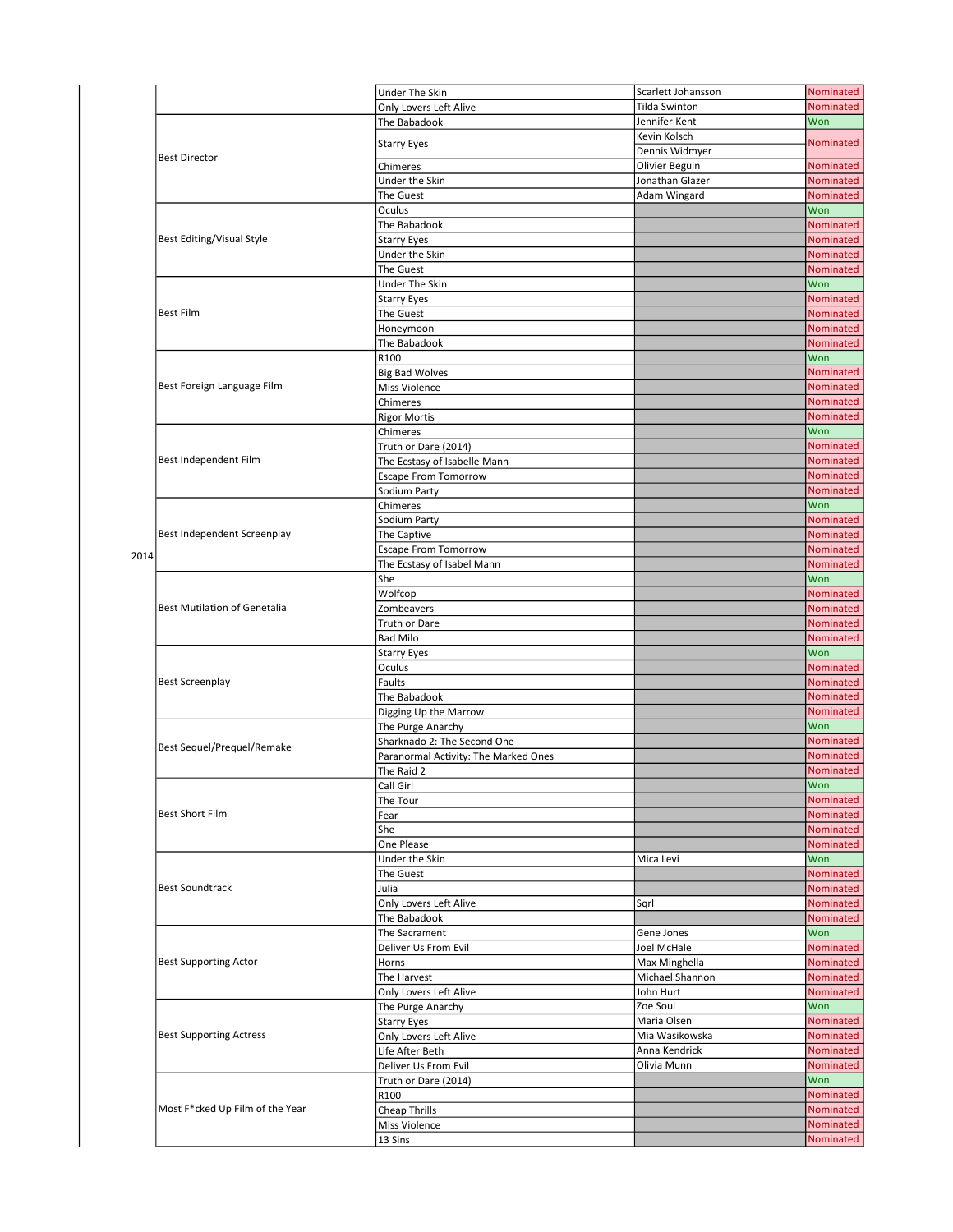|      | Re-Release of the Year                        | Nekromantik (Arrow Video)                    |                                   | Won                    |
|------|-----------------------------------------------|----------------------------------------------|-----------------------------------|------------------------|
|      |                                               | The Beast (1975) (Arrow Video)               |                                   | Nominated              |
|      |                                               | Re-Animator (Second Sight)                   |                                   | Nominated              |
|      |                                               | Dolls (101 Films)                            |                                   | <b>Nominated</b>       |
|      |                                               | Killer Klowns from Outer Space (Arrow Video) |                                   | Nominated              |
|      |                                               | Tales Of Halloween                           |                                   | Won                    |
|      | Anthology of the Year                         | Tom Holland's Twisted Tales                  |                                   | Nominated              |
|      |                                               | A Christmas Story                            |                                   | Nominated              |
|      |                                               | Maggie                                       | Arnold Schwarzeneggar             | Won                    |
|      |                                               | The Voices                                   | Ryan Reynolds                     | Nominated              |
|      | <b>Best Actor</b>                             | The Gift                                     | Joel Edgerton                     | Nominated              |
|      |                                               | Predestination                               | Ethan Hawke                       | Nominated              |
|      |                                               | The Gift                                     | Jason Bateman                     | Nominated              |
|      |                                               | The Stranger                                 | Ariel Levy                        | Won                    |
|      | Best Actor/Actress in a Foreign Language Film | Spring                                       | Nadia Hilker                      | Nominated              |
|      |                                               | Spring                                       | Lou Taylor Pucci                  | Nominated              |
|      |                                               | Nina Forever                                 | Fiona O'Shaughnessy               | Won                    |
|      | Best Actor/Actress in an Independent Film     | These Final Hours                            | Nathan Phillips                   | Nominated              |
|      |                                               | Crimson Peak                                 | Jessica Chastain                  | Won                    |
|      |                                               | It Follows                                   | Maika Monroe                      | Nominated              |
|      | <b>Best Actress</b>                           | We Are Still Here                            | Barbara Crampton                  | Nominated              |
|      |                                               | Crimson Peak                                 | Mia Wasikowska                    | <b>Nominated</b>       |
|      |                                               | Insidious 3                                  | Lyn Shaye                         | Nominated              |
|      |                                               |                                              |                                   | Won                    |
|      |                                               | Maggie                                       | Henry Hobson<br>John Erick Dowdle |                        |
|      | <b>Best Director</b>                          | No Escape                                    |                                   | Nominated<br>Nominated |
|      |                                               | The Gift                                     | Joel Edgerton                     |                        |
|      |                                               | We Are Still Here                            | Ted Geoghegan                     | <b>Nominated</b>       |
|      |                                               | The Stranger                                 | Guillermo Amoedo                  | Nominated              |
|      |                                               | <b>Crimson Peak</b>                          |                                   | Won                    |
|      |                                               | It Follows                                   |                                   | Nominated              |
|      | <b>Best Editing/Visual Style</b>              | Mad Max                                      |                                   | Nominated              |
|      |                                               | No Escape                                    |                                   | Nominated              |
|      |                                               | Unfriended                                   |                                   | Nominated              |
|      |                                               | The Ritual                                   |                                   | Won                    |
|      |                                               | Spring                                       |                                   | Nominated              |
|      | Best Foreign Language Film                    | The Stranger                                 |                                   | Nominated              |
|      |                                               | Cub                                          |                                   | Nominated              |
|      |                                               | Morgenrode                                   |                                   | Nominated              |
|      |                                               | Nina Forever                                 |                                   | Won                    |
|      |                                               | Coherence                                    |                                   | Nominated              |
|      | Best Independent Film                         | These Final Hours                            |                                   | Nominated              |
|      |                                               | Banjo                                        |                                   | Nominated              |
|      |                                               | Spring                                       |                                   | Nominated              |
|      |                                               | The Strangers                                | Guillermo Amoedo                  | Won                    |
|      |                                               | The Ritual                                   | Aleksandra Khaleeva               | Nominated              |
|      |                                               |                                              | Liam Regan                        | Nominated              |
|      | Best Independent Screenplay                   | Banjo                                        | <b>Ben Blane</b>                  |                        |
| 2015 |                                               | Nina Forever                                 | Chris Blane                       | Nominated              |
|      |                                               |                                              |                                   |                        |
|      |                                               | Coherence                                    | James Ward Byrkit                 | Nominated              |
|      |                                               | No Escape                                    |                                   | Won                    |
|      |                                               | The Gift                                     |                                   | Nominated              |
|      | <b>Best Original Film</b>                     | We Are Still Here                            |                                   | <b>Nominated</b>       |
|      |                                               | Unfriended                                   |                                   | Nominated              |
|      |                                               | Maggie                                       |                                   | Nominated              |
|      |                                               | The Voices                                   | Michael R. Perry                  | Won                    |
|      |                                               | Maggie                                       | John Scott III                    | Nominated              |
|      | <b>Best Screenplay</b>                        |                                              |                                   | Nominated              |
|      |                                               | The Falling                                  | Carol Morley                      |                        |
|      |                                               | Predestination                               | The Spierig Brothers              | Nominated              |
|      |                                               | It Follows                                   | David Robert Mitchell             | Nominated              |
|      |                                               | Mad Max: Fury Road                           |                                   | Won                    |
|      |                                               | Sharknado 3: Oh Hell No!                     |                                   | Nominated              |
|      | Best Sequel/Prequel/Remake                    | Sinister 2                                   |                                   | Nominated              |
|      |                                               |                                              |                                   |                        |
|      |                                               | Insidious 3                                  |                                   | Nominated              |
|      |                                               | Kung Fury                                    |                                   | Won                    |
|      | <b>Best Short Film</b>                        | Hades                                        |                                   | Nominated              |
|      |                                               | Night of the Stalker                         |                                   | Nominated              |
|      |                                               | Invaders                                     |                                   | Nominated              |
|      |                                               | Sicario                                      | Johann Johannsson                 | Won                    |
|      |                                               | It Follows                                   | Disasterpiece                     | Nominated              |
|      | <b>Best Soundtrack</b>                        | Lost River                                   | Johnny Jewel                      | Nominated              |
|      |                                               | Mad Max: Fury Road<br>Spring                 | Tom Holkenborg<br>Jimmy Lavalle   | Nominated<br>Nominated |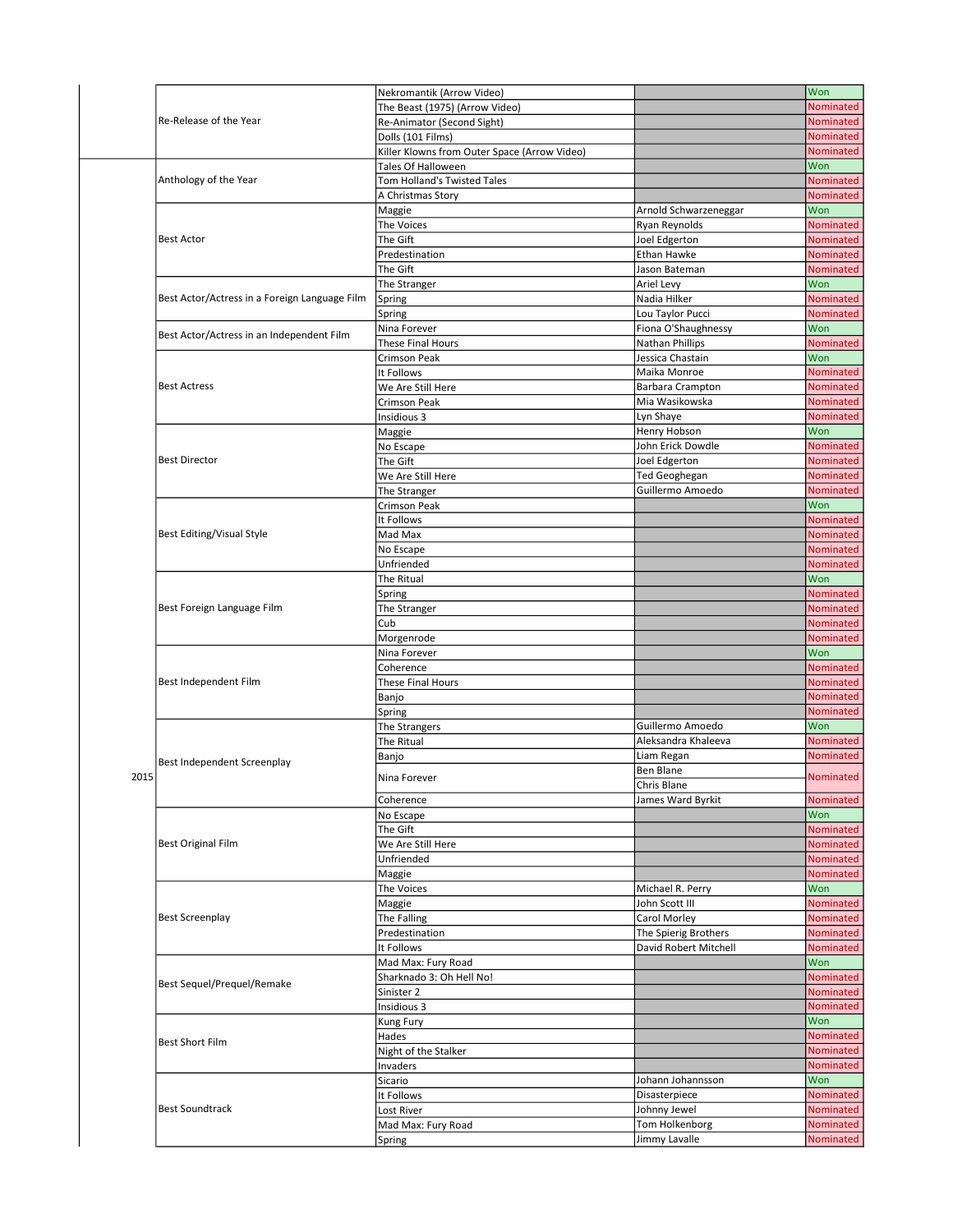|      | <b>Best Supporting Actor</b>              | Turbo Kid                   | Aaron Jeffrey           | Won              |
|------|-------------------------------------------|-----------------------------|-------------------------|------------------|
|      |                                           | Turbo Kid                   | Michael Ironside        | Nominated        |
|      |                                           | The Visit                   | Peter McRobbie          | Nominated        |
|      |                                           | The Vatican Tapes           | Michael Pena            | Nominated        |
|      |                                           | No Escape                   | Pierce Brosnan          | Nominated        |
|      |                                           |                             |                         |                  |
|      |                                           | Knock Knock                 | Lorenza Izzo            | Won              |
|      |                                           |                             | Ana De Armas            |                  |
|      | <b>Best Supporting Actress</b>            | Turbo Kid                   | Laurence Leboeuf        | <b>Nominated</b> |
|      |                                           | The Gift                    | Rebecca Hall            | Nominated        |
|      |                                           | No Escape                   | Lake Bell               | Nominated        |
|      |                                           | The Visit                   | Deanna Dunagan          | Nominated        |
|      |                                           | Videodrome (Arrow Video)    |                         | Won              |
|      |                                           | Society (Arrow Video)       |                         | Nominated        |
|      | Re-Release of the Year                    |                             |                         | Nominated        |
|      |                                           | Ghost Story (Second Sight)  |                         |                  |
|      |                                           | Nekromantik 2 (Arrow Video) |                         | Nominated        |
|      |                                           | Eaten Alive (Arrow Video)   |                         | Nominated        |
|      | Rising Star of Horror                     |                             | Liam Regan              | Won              |
|      |                                           | 10 Cloverfield Lane         | John Goodman            | Won              |
|      |                                           | Green Room                  | Anton Yelchin           | Nominated        |
|      | <b>Best Actor</b>                         |                             | 31 Richard Blake        | Nominated        |
|      |                                           | Don't Breathe               | <b>Stephen Lang</b>     | <b>Nominated</b> |
|      |                                           |                             | Jake Gylenhall          | Nominated        |
|      |                                           | <b>Nocturnal Animals</b>    |                         |                  |
|      |                                           | The Wailing                 | Do-won Kwak             | Won              |
|      | Best Actor in a Foreign Language Film     | The Wailing                 | Jung-min Hwang          | Nominated        |
|      |                                           | Train To Busan              | Yoo Gong                | Nominated        |
|      |                                           | Evolution                   | Max Brebant             | Nominated        |
|      |                                           | BB                          | Jennifer Mae            | Won              |
|      | Best Actor/Actress in an Independent Film | She Who Must Burn           | Sarah Smyth             | Nominated        |
|      |                                           | The Girl                    | Evie Thompson           | Nominated        |
|      |                                           |                             |                         |                  |
|      |                                           | The Witch                   | Anya Taylor-Joy         | Won              |
|      |                                           | Lights Out                  | Teresa Palmer           | Nominated        |
|      | <b>Best Actress</b>                       | Hush                        | Kate Siegel             | Nominated        |
|      |                                           | 10 Cloverfield Lane         | Mary Elizabeth Winstead | Nominated        |
|      |                                           | The Boy                     | Lauren Cohan            | Nominated        |
|      |                                           | <b>Under The Shadow</b>     | Narges Rashidi          | Won              |
|      |                                           | Train To Busan              | Soo-an Kim              | Nominated        |
|      | Best Actress in a Foreign Language Film   |                             |                         |                  |
|      |                                           | Idyll                       | Nina Ivanison           | Nominated        |
|      |                                           | The Wailing                 | Woo-hee Chun            | Nominated        |
|      |                                           | Under the Shadow            | Babak Anvari            | Won              |
|      |                                           | The Witch                   | Robert Eggers           | Nominated        |
|      | <b>Best Director</b>                      | The Wailing                 | Hong-jin Wa             | Nominated        |
|      |                                           | The Shallows                | Jaume Collet-Serra      | Nominated        |
|      |                                           | 10 Cloverfield Lane         | Dan Trachtenberg        | Nominated        |
|      |                                           | Ouija: Origin of Evil       |                         | Won              |
|      |                                           | The Witch                   |                         | Nominated        |
|      |                                           |                             |                         |                  |
|      | Best Editing/Visual Style                 | The Shallows                |                         | Nominated        |
|      |                                           | Evolution                   |                         | Nominated        |
|      |                                           | <b>Friend Request</b>       |                         | Nominated        |
|      |                                           | Train To Busan              |                         | Won              |
|      |                                           | Under the Shadow            |                         | Nominated        |
|      | Best Foreign Language Film                | The Wailing                 |                         | Nominated        |
|      |                                           | Evolution                   |                         | Nominated        |
|      |                                           | Baskin                      |                         | Nominated        |
|      |                                           |                             |                         | Won              |
|      |                                           | Jennifer Help Us            |                         |                  |
|      |                                           | <b>Fetish Factory</b>       |                         | Nominated        |
|      | Best Independent Film                     | Don't You Recognise Me      |                         | Nominated        |
|      |                                           | ВB                          |                         | Nominated        |
|      |                                           | She Who Must Burn           |                         | Nominated        |
|      |                                           | The Witch                   |                         | Won              |
|      |                                           | Green Room                  |                         | Nominated        |
|      |                                           |                             |                         | Nominated        |
|      | <b>Best Original Film</b>                 | The Shallows                |                         |                  |
| 2016 |                                           | Nocturnal Animals           |                         | Nominated        |
|      |                                           | The Boy                     |                         | Nominated        |
|      |                                           |                             | Josh Campbell           |                  |
|      |                                           | 10 Cloverfield Lane         | Matthew Stuecken        | Won              |
|      |                                           |                             | Damien Chazelle         |                  |
|      |                                           | The Witch                   | <b>Robert Eggers</b>    | Nominated        |
|      | <b>Best Screenplay</b>                    | Green Room                  | Jeremy Saulnier         | Nominated        |
|      |                                           |                             |                         |                  |
|      |                                           | Nocturnal Animals           | Tom Ford                | Nominated        |
|      |                                           | Hush                        | Mike Flanagan           | Nominated        |
|      |                                           | Hush                        | Kate Siegel             | Nominated        |
|      |                                           | Ouija: Origin of Evil       |                         | Won              |
|      |                                           |                             |                         |                  |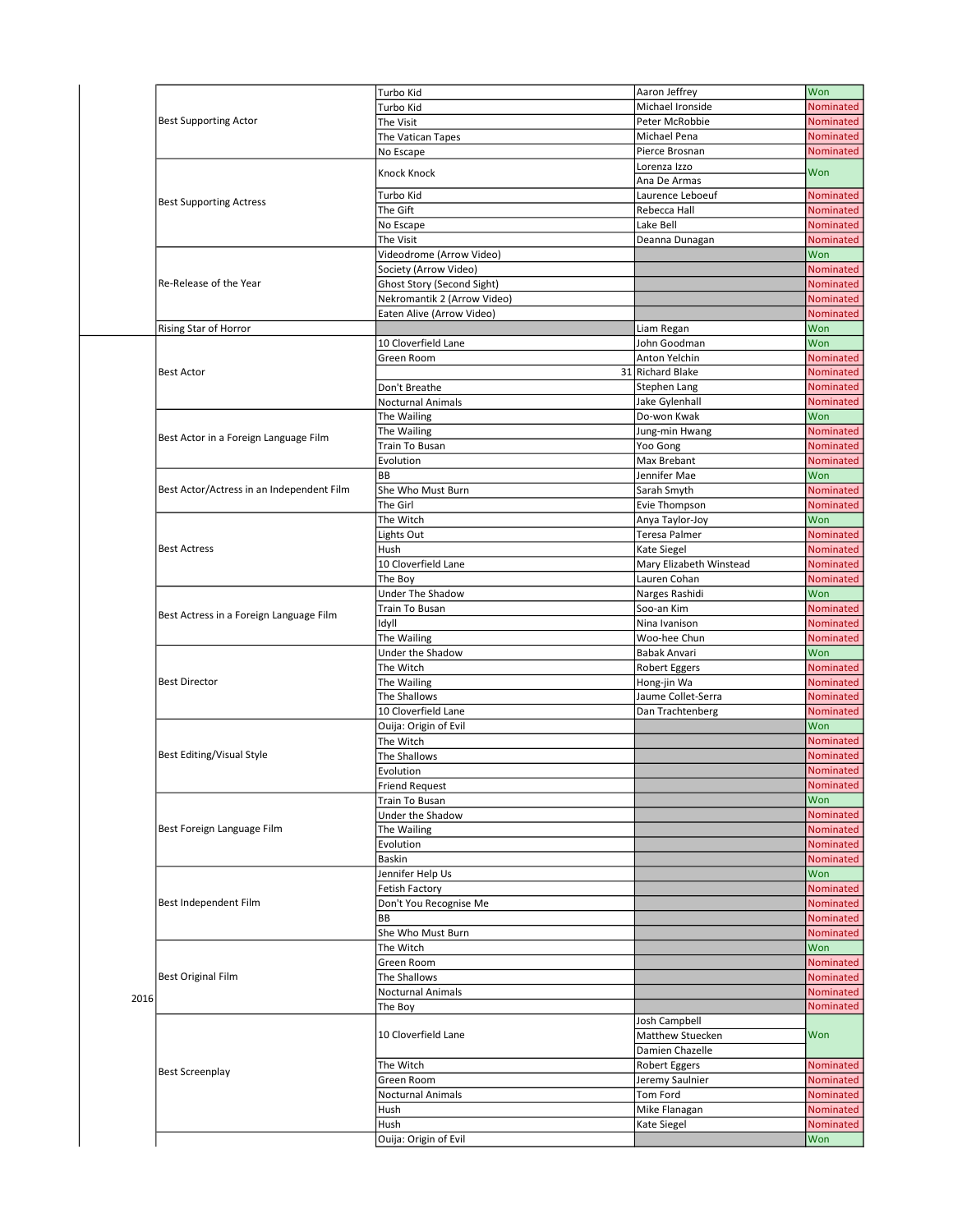|                                               | <b>Blair Witch</b>                            |                                    | Nominated                                                                                                                                                                                                                                     |
|-----------------------------------------------|-----------------------------------------------|------------------------------------|-----------------------------------------------------------------------------------------------------------------------------------------------------------------------------------------------------------------------------------------------|
| Best Sequel/Prequel/Remake                    | 10 Cloverfield Lane                           |                                    | Nominated                                                                                                                                                                                                                                     |
|                                               | The Purge: Election Year                      |                                    | <b>Nominated</b>                                                                                                                                                                                                                              |
|                                               | Sharknado 4                                   |                                    | Nominated                                                                                                                                                                                                                                     |
|                                               | TMLEA                                         |                                    | Won                                                                                                                                                                                                                                           |
|                                               | 12 Kilometres                                 |                                    | Nominated                                                                                                                                                                                                                                     |
| <b>Best Short Film</b>                        | Innsmouth                                     |                                    | <b>Nominated</b>                                                                                                                                                                                                                              |
|                                               | The Stylist                                   |                                    | Nominated                                                                                                                                                                                                                                     |
|                                               |                                               |                                    |                                                                                                                                                                                                                                               |
|                                               | Valentines Day (from anthology film HOLIDAYS) |                                    | Nominated                                                                                                                                                                                                                                     |
|                                               | Neon Demon                                    | <b>Cliff Martinez</b>              | Won                                                                                                                                                                                                                                           |
|                                               |                                               | $31$ John 5                        | Nominated                                                                                                                                                                                                                                     |
| <b>Best Soundtrack</b>                        | The Witch                                     | Mark Korven                        | Nominated                                                                                                                                                                                                                                     |
|                                               | Ouija: Origin of Evil                         | The Newton Brothers                | Nominated                                                                                                                                                                                                                                     |
|                                               | Evolution                                     | Jesus Diaz, Zacarias M. de la Riva | Nominated                                                                                                                                                                                                                                     |
|                                               | <b>Nocturnal Animals</b>                      | Aaron Taylor-Johnson               | Won                                                                                                                                                                                                                                           |
|                                               | The Witch                                     | Ralph Ineson                       | Nominated                                                                                                                                                                                                                                     |
| <b>Best Supporting Actor</b>                  | Pride & Prejudice & Zombies                   | Matt Smith                         | Nominated                                                                                                                                                                                                                                     |
|                                               |                                               | 31 Malcolm McDowell                | Nominated                                                                                                                                                                                                                                     |
|                                               | Nocturnal Animals                             | Michael Shannon                    | Nominated                                                                                                                                                                                                                                     |
|                                               | Neon Demon                                    | Jena Malone                        | Won                                                                                                                                                                                                                                           |
|                                               |                                               |                                    |                                                                                                                                                                                                                                               |
|                                               |                                               | 31 Meg Foster                      | Nominated                                                                                                                                                                                                                                     |
| <b>Best Supporting Actress</b>                | Pride & Prejudice & Zombies                   | Lena Heady                         | <b>Nominated</b>                                                                                                                                                                                                                              |
|                                               | The Witch                                     | Kate Dickie                        | Nominated                                                                                                                                                                                                                                     |
|                                               | Lights Out                                    | Maria Bello                        | <b>Nominated</b>                                                                                                                                                                                                                              |
|                                               | Ash Vs The Evil Dead                          |                                    | Won                                                                                                                                                                                                                                           |
|                                               | The Exorcist                                  |                                    | <b>Nominated</b>                                                                                                                                                                                                                              |
| <b>Best TV Show</b>                           | The Walking Dead                              |                                    | Nominated                                                                                                                                                                                                                                     |
|                                               | Outcast                                       |                                    | Nominated                                                                                                                                                                                                                                     |
|                                               | American Horror Story: Roanoke                |                                    | Nominated                                                                                                                                                                                                                                     |
|                                               | Bride of Re-Animator (Arrow Video)            |                                    | Won                                                                                                                                                                                                                                           |
|                                               |                                               |                                    | Nominated                                                                                                                                                                                                                                     |
| Re-Release of the Year                        | Hellraiser: The Scarlett Box (Arrow Video)    |                                    |                                                                                                                                                                                                                                               |
|                                               | Donnie Darko (Arrow Video)                    |                                    | Nominated                                                                                                                                                                                                                                     |
|                                               | Assault on Precinct 13 (Second Sight)         |                                    | Nominated                                                                                                                                                                                                                                     |
|                                               | Hex (88 Films)                                |                                    | Nominated                                                                                                                                                                                                                                     |
| Rising Star of Horror                         |                                               | Anya Taylor-Joy                    | Won                                                                                                                                                                                                                                           |
|                                               | Get Out                                       | Daniel Kaluuya                     | Won                                                                                                                                                                                                                                           |
|                                               | Creep 2                                       | <b>Mark Duplass</b>                | Nominated                                                                                                                                                                                                                                     |
| <b>Best Actor</b>                             | Split                                         | James McAvoy                       | Nominated                                                                                                                                                                                                                                     |
|                                               | Alien: Covenant                               | Michael Fassbender                 | Nominated                                                                                                                                                                                                                                     |
|                                               | It Comes At Night                             | Joel Edgerton                      | Nominated                                                                                                                                                                                                                                     |
|                                               | Raw                                           | Garance Marillier                  | Won                                                                                                                                                                                                                                           |
|                                               | Raw                                           | Ella Rumpf                         | Nominated                                                                                                                                                                                                                                     |
| Best Actor/Actress in a Foreign Language Film | The Eyes of My Mother                         | Kika Magalhaes                     | Nominated                                                                                                                                                                                                                                     |
|                                               |                                               | Marta Mazurek                      |                                                                                                                                                                                                                                               |
|                                               | The Lure                                      |                                    | Nominated                                                                                                                                                                                                                                     |
|                                               | The Lure                                      | Michalina Olszanska                | Nominated                                                                                                                                                                                                                                     |
|                                               | Ayla                                          | Nicholas Wilder                    |                                                                                                                                                                                                                                               |
|                                               | Torment                                       |                                    | Won                                                                                                                                                                                                                                           |
|                                               |                                               | <b>Bill Fellows</b>                |                                                                                                                                                                                                                                               |
| Best Actor/Actress in an Independent Film     | The Transfiguration                           | Eric Ruffin                        |                                                                                                                                                                                                                                               |
|                                               | She Rises                                     | Daisy McCrackin                    |                                                                                                                                                                                                                                               |
| <b>Best Actress</b>                           | Prevenge                                      | Alice Lowe                         | Won                                                                                                                                                                                                                                           |
|                                               |                                               | <b>Bella Thorne</b>                |                                                                                                                                                                                                                                               |
| <b>Best Actress</b>                           | The Babysitter                                |                                    | Won                                                                                                                                                                                                                                           |
| <b>Best Actress</b>                           | Personal Shopper                              | Kristen Stewart                    |                                                                                                                                                                                                                                               |
| <b>Best Actress</b>                           | Gerald's Game                                 | Carla Gorgino                      |                                                                                                                                                                                                                                               |
| <b>Best Actress</b>                           | <b>Tragedy Girls</b>                          | Alexandra Shipp                    |                                                                                                                                                                                                                                               |
| <b>Best Actress</b>                           | <b>Tragedy Girls</b>                          | Brianna Hildebrand                 |                                                                                                                                                                                                                                               |
|                                               | Split                                         | Anya Taylor Joy                    | Won                                                                                                                                                                                                                                           |
|                                               | Split                                         | <b>Betty Buckley</b>               |                                                                                                                                                                                                                                               |
| <b>Best Supporting Actress</b>                | mother!                                       | Michelle Pfeiffer                  |                                                                                                                                                                                                                                               |
|                                               | It Comes At Night                             | Carmen Ejogo                       |                                                                                                                                                                                                                                               |
|                                               | The Vault                                     | Samara Weaving                     |                                                                                                                                                                                                                                               |
|                                               |                                               |                                    |                                                                                                                                                                                                                                               |
|                                               | The Ritual                                    |                                    | Won                                                                                                                                                                                                                                           |
| Best Adapted Film                             | It                                            |                                    |                                                                                                                                                                                                                                               |
|                                               | 1922                                          |                                    |                                                                                                                                                                                                                                               |
|                                               | Gerald's Game                                 |                                    |                                                                                                                                                                                                                                               |
|                                               | Get Out                                       | Jordan Peele                       | Won                                                                                                                                                                                                                                           |
|                                               | Prevenge                                      | Alice Lowe                         |                                                                                                                                                                                                                                               |
| <b>Best Director</b>                          | The Eyes of My Mother                         | Nicolas Pesce                      |                                                                                                                                                                                                                                               |
|                                               | A Cure For Wellness                           | Gore Verbinski                     |                                                                                                                                                                                                                                               |
|                                               | It                                            |                                    |                                                                                                                                                                                                                                               |
|                                               |                                               | Andy Muschietti                    | Nominated<br>Nominated<br>Nominated<br>Nominated<br>Nominated<br>Nominated<br>Nominated<br>Nominated<br>Nominated<br>Nominated<br>Nominated<br>Nominated<br><b>Nominated</b><br>Nominated<br>Nominated<br>Nominated<br>Nominated<br>Nominated |
|                                               | The Void                                      |                                    | Won                                                                                                                                                                                                                                           |
| Best Editing/Visual Style                     | mother!<br>February                           |                                    | Nominated<br>Nominated                                                                                                                                                                                                                        |